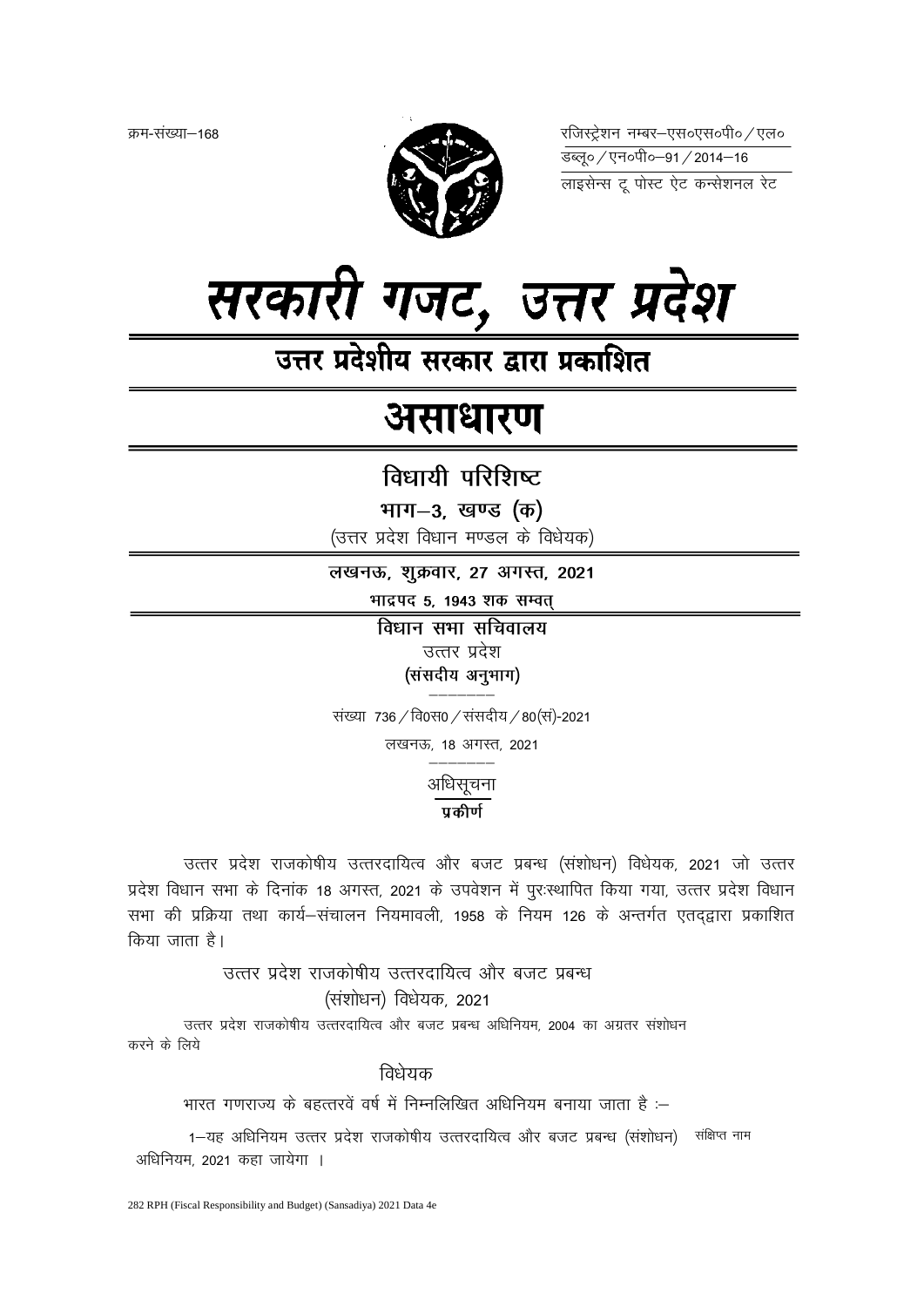2–उत्तर प्रदेश राजकोषीय उत्तरदायित्व और बजट प्रबन्ध अनिधियम, 2004 की धारा 4 में, उपधारा (3) में, खण्ड (ग) के स्थान पर निम्नलिखित खण्ड रख दिया जायेगा, अर्थात :-

> "(ग) वर्ष 2021–2022, 2022–2023, 2023–2024, 2024–2025 एवं 2025–2026 में से प्रत्येक वर्ष राजकोषीय घाटा, प्राक्कलित सकल राज्य घरेलू उत्पाद के क्रमशः चार प्रतिशत, साढे तीन प्रतिशत, तीन प्रतिशत, तीन प्रतिशत एवं तीन प्रतिशत से अनधिक स्तर को बनाये रखेगी :

> परन्तु यह कि ऊर्जा क्षेत्र में कार्य निष्पादन के मानदंड के आधार पर वर्ष 2021–2022 से 2024-2025 की अवधि में प्रत्येक वर्ष के लिये सकल राज्य घरेलू उत्पाद के 0.50 प्रतिशत की अतिरिक्त वार्षिक ऋण सीमा, उपलब्ध होगी ।''

# उददेश्य और कारण

राजकोषीय स्थायित्व और संपोषणीयता सनिश्चित करने और पर्याप्त राजस्व अधिशेष की प्राप्ति करके राजकोषीय घाटे में कमी लाकर और राजकोषीय नीति के प्रभावी संचालन में आने वाली अडचनों को दूर करने और राज्य सरकार द्वारा लिये जाने वाले उधारों, सरकारी प्रत्याभूतियों, ऋणों और घाटों पर सीमा निर्धारण और मध्यकालिक राजकोषीय रूपरेखा का प्रयोग करके महत्तर पारदर्शिता के माध्यम से विवेकपूर्ण ऋण प्रबन्ध द्वारा सामाजिक और भौतिक अवसंरचना के सूधार और मानव विकास के अवसर में वृद्धि करने के सम्बन्ध में राज्य सरकार के उत्तरदायित्व की व्यवस्था करने के लिये उत्तर प्रदेश राजकोषीय उत्तरदायित्व और बजट प्रबन्ध अधिनियम, 2004 अधिनियमित किया गया है ।

2-पंद्रहवें वित्त आयोग ने केन्द्र सरकार के साथ-साथ राज्य सरकारों के राजकोषीय सुदृढ़ीकरण के लिये संस्तुतियां की हैं। आर्थिक कार्य विभाग, वित्त मंत्रालय, भारत सरकार द्वारा जारी एटीआर दिनाँक 1 फरवरी, 2021 में यथा उल्लिखित कतिपय संस्तुतियों को केन्द्र सरकार ने स्वीकार कर लिया है। उक्त स्वीकृत संस्तुतियों में राजकोषीय घाटे की सीमा का सकल राज्य घरेलू उत्पाद के प्रतिशत के रूप में सुझाया गया है । राज्य सरकार उक्त संस्तूतियों को स्वीकार योग्य मानती है। अतएव, उक्त अधिनियम में निम्नलिखित की व्यवस्था करने के लिए संशोधन किये जाने का विनिश्चय किया गया है :-

वर्ष 2021–2022, 2022–2023, 2023–2024, 2024–2025 एवं 2025–2026 में से प्रत्येक वर्ष राजकोषीय घाटा, प्राक्कलित सकल राज्य घरेलू उत्पाद के क्रमशः चार प्रतिशत, साढे तीन प्रतिशत, तीन प्रतिशत, तीन प्रतिशत एवं तीन प्रतिशत से अनधिक स्तर को बनाये रखेगी:

परन्तु यह कि ऊर्जा क्षेत्र में कार्य निष्पादन के मानदंड के आधार पर वर्ष 2021–2022 से 2024–2025 की अवधि में प्रत्येक वर्ष के लिये सकल राज्य घरेलू उत्पाद के 0.50 प्रतिशत की अतिरिक्त वार्षिक ऋण सीमा, उपलब्ध होगी ।

तदनुसार उत्तर प्रदेश राजकोषीय उत्तरदायित्व और बजट प्रबन्ध (संशोधन) विधेयक, 2021 पुरःस्थापित किया जाता है ।

> सुरेश कुमार खन्ना मंत्री. वित्त।

उत्तर प्रदेश राजकोषीय उत्तरदायित्व और बजट प्रबन्ध (संशोधन) विधेयक, 2021 द्वारा संशोधित की जाने वाली मुल अधिनियम की संगत धारा का उद्धरण।

## उत्तर प्रदेश राजकोषीय उत्तरदायित्व और बजट प्रबन्ध अधिनियम. 2004

4 (3)(ग) वित्तीय वर्ष 2020–2021 में राजकोषीय घाटा, प्राक्कलित सकल राज्य घरेलू उत्पाद के धारा अनधिक पाँच प्रतिशत पर बनाये रखेगी।

> आज्ञा से, प्रदीप कुमार दुबे, प्रमुख सचिव।

उत्तर प्रदेश अधिनियम संख्या 5 सन 2004 की धारा 4 का संशोधन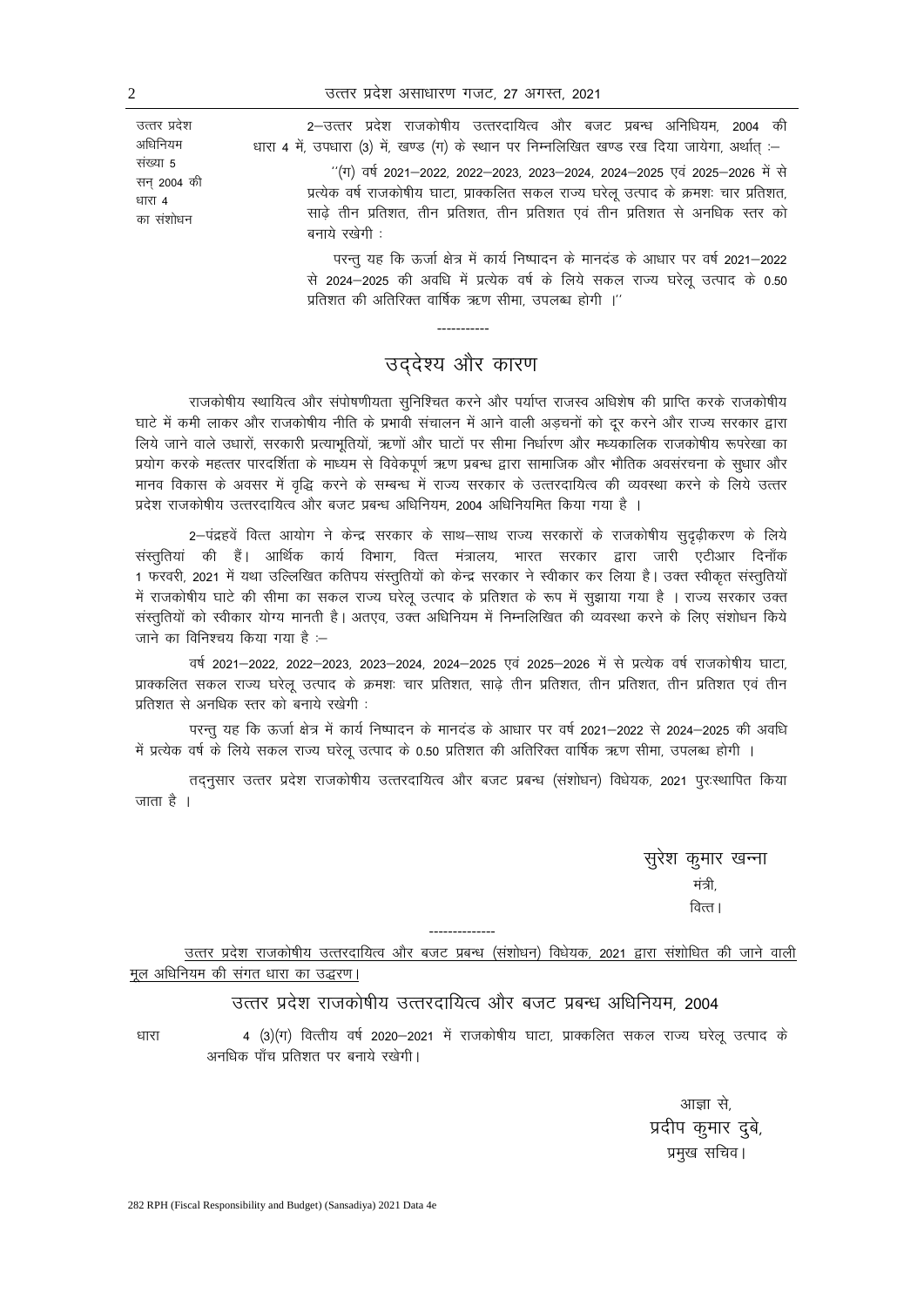#### UTTAR PRADESH SARKAR SANSADIYA KARYA ANUBHAG-1 ———

No. 680/XC-S-1–21-42S-2021 *Dated Lucknow, August* 27, 2021

#### ——— **NOTIFICATION**

MISCELLANEOUS

IN pursuance of the provisions of clause (3) of Article 348 of the Constitution, the Governor is pleased to order the publication of the following English translation of the "Uttar Pradesh Rajyakoshiya Uttardayitva Aur Budget Prabandh (Sanshodhan) Vidheyak, 2021" introduced in the Uttar Pradesh Legislative Assembly on August 18, 2021.

#### THE UTTAR PRADESH FISCAL RESPONSIBILITY AND BUDGET

#### MANAGEMENT (AMENDMENT) BILL, 2021

#### A BILL

*further to amend the Uttar Pradesh Fiscal Responsibility and Budget Management Act,* 2004.

IT IS HEREBY enacted in the Seventy second Year of the Republic of India as follows :–

1. This Act may be called the Uttar Pradesh Fiscal Responsibility and Budget Short title Management (Amendment) Act, 2021.

2. In section 4 of the Uttar Pradesh Fiscal Responsibility and Budget Amendment of Management Act, 2004, in sub-section(3), *for* clause (c) the following clause shall be *substituted*, namely :-

section 4 of U.P. Act no. 5 of 2004

"(c) maintain fiscal deficit at not more than four percent, three and a half percent, three percent, three percent and three percent of the estimated Gross State Domestic Product in each of the years 2021-2022, 2022-2023, 2023- 2024, 2024-2025 and 2025-2026 respectively :

Provided, that, based on performance criteria in the power sector, an extra annual borrowing space of 0.50 percent of Gross State Domestic Product will be available for each of the year of period 2021-2022 to 2024- 2025. "

### $\overline{\phantom{a}}$ STATEMENT OF OBJECTS AND REASONS

The Uttar Pradesh Fiscal Responsibility and Budget Management Act, 2004 has been enacted to provide for the responsibility of the State Government to ensure fiscal stability and sustainability and to enhance the scope for improving social and physical infrastructure and human development by achieving sufficient revenue surplus, reducing fiscal deficit and removing impediments to the effective conduct of fiscal policy and prudent debt management through limits on State Government borrowings, Government guarantees, debt and deficit, greater transparency in fiscal operations of the State Government and use of a medium term fiscal framework.

2. The Fifteenth Finance Commission has made recommendations for fiscal consolidation of the Central Government as well as the State Governments. The Central Government has accepted some recommendations as mentioned in ATR dated 01 February, 2021 issued by Department of Economic Affairs, Ministry of Finance, Government of India. In the accepted recommendations, limits for fiscal deficit as percentage of Gross State Domestic Product have been suggested. The State Government finds the said recommendations acceptable. It has, therefore, been decided to